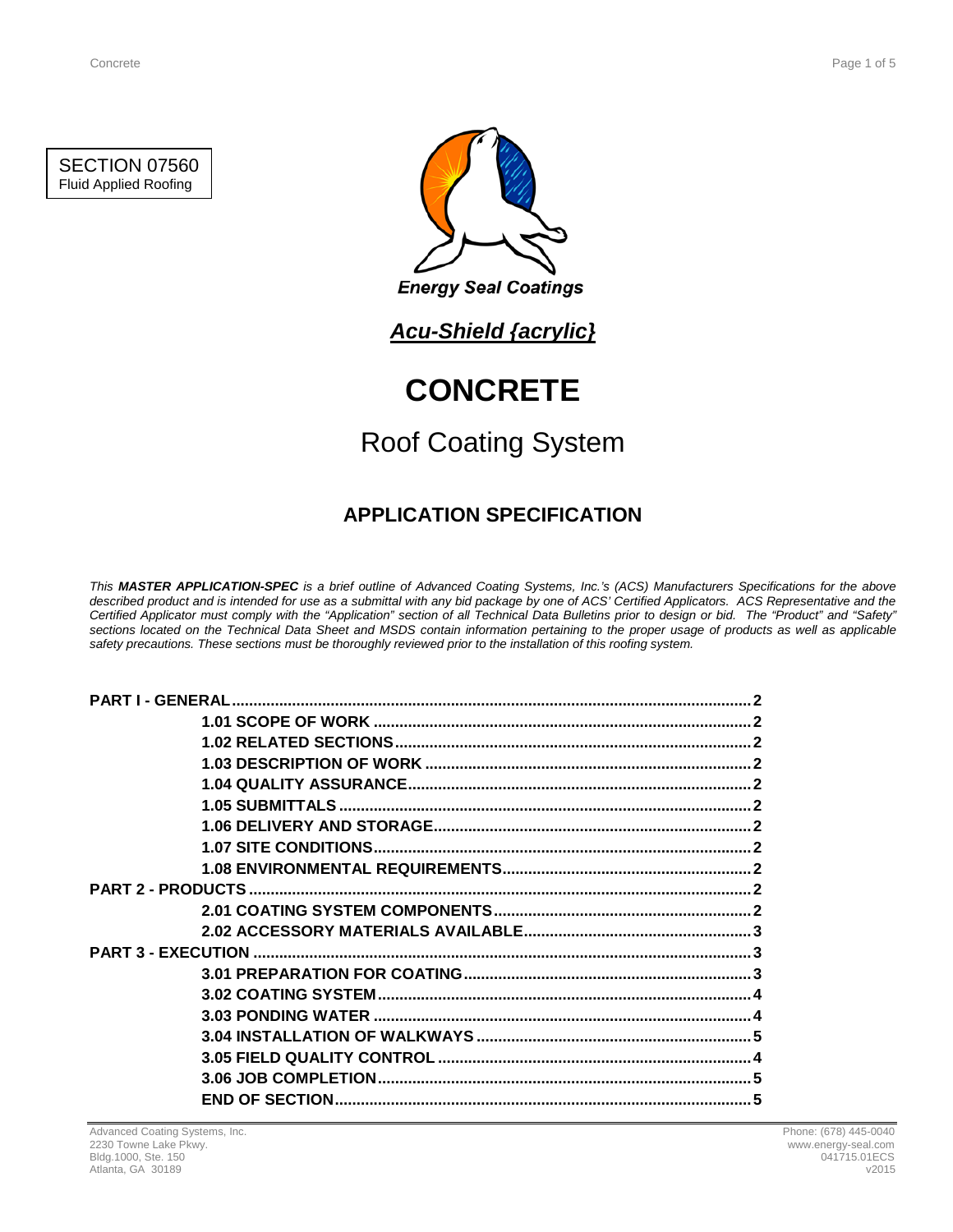### **PART I - GENERAL**

# **1.1 1.01 SCOPE OF WORK**

A. Furnish all labor, materials, tools and equipment necessary for the installation of Energy Seal Coatings<sup>®</sup> including accessory items subject to the general **1.07 SITE CONDITIONS** provisions of the contract.

## **1.2 1.02 RELATED SECTIONS**

A. See: Warranty Request Form, Warranty Example, Technical Data Sheets, & MSDS

### **1.3 1.03 DESCRIPTION OF WORK**

- A. Entire roof system to be restored.
- B. Gutters to be rust-proofed and/or waterproofed (optional).
- C. Mechanical equipment, vents and ductwork to be rustproofed and/or waterproofed (optional).
- D. Skylights may be sealed and/or waterproofed (optional).
- E. Adjoining walls and copings to be waterproofed (optional).

### **1.4 1.04 QUALITY ASSURANCE**

- A. ACS Ten (10) Year Warranty covering material shall be issued within thirty (30) days of final payment.
- B. This roofing system must be installed by an Authorized Roofing Applicator in compliance with written Application Specifications as approved by ACS Technical Services. There must be no deviations without the **PRIOR WRITTEN APPROVAL** of ACS Technical Services. Upon completion of the installation, an inspection will be conducted by a ACS Representative to ascertain that the roofing system has been installed according to ACS published Master Application Specifications and details applicable at the time of bid.
- C. Provide written proof of required licenses, insurance and permits prior to job start-up.
- D. Provide copy of Approved ACS Warranty Request Form Application, submitted by the Contractor.

### **1.5 1.05 SUBMITTALS**

- A. Samples (optional): Provide two (2) 1"x 2" (2.5cm x 5.0cm) samples of the system to be installed.
- B. Installation Procedures: Submit additional and specific **2.1 2.01 COATING SYSTEM COMPONENTS** procedures unique to the project by addendum.
- C. Product Data: Submit all product data with physical properties, requirements for preparation, limitations and application rates.

## **1.6 1.06 DELIVERY AND STORAGE**

- A. Deliver coating materials and accessories in manufacturer's original protective containers with labels intact and legible. Comply with manufacturer's published instructions for storage and handling.
- B. Store materials in dry protected areas and on clean raised platforms with securely anchored weather protective covering.
- C. Store flammable products away from spark or open flame.
- D. Store coating materials at a minimum of 50°F (10°C) prior to use or as otherwise recommended by the manufacturer. Protect materials from freezing. Protect

materials from prolonged exposure to temperatures exceeding 105°F (40.6°C).

E. Contaminated and Damaged Materials: Remove damaged or contaminated materials from site and dispose of in accordance with local, State and Federal regulations.

- A. EXAMINATION OF EXISTING CONDITIONS: Contractor shall examine substrate for conditions that might detrimentally affect the application of Energy Seal Coatings<sup>®</sup> and shall report all unsatisfactory conditions to ACS and will not proceed until these conditions have been corrected.
- B. ALL WARRANTIES REQUIRE AN INFRARED SCAN AND THE REPLACEMENT OF ALL WET ROOFING MATERIALS, PRIOR TO SYSTEM APPLICATION.
- C. Commencing work implies acceptance of existing condition, by contractor, as satisfactory to the outcome of this work.
- D. Air intake vents, blowers, air conditioning units and evaporative coolers shall be disconnected or otherwise modified to prevent fumes from entering into the building or from contaminating the roof surface with condensate water or exhaust gases.

### **1.8 1.08 ENVIRONMENTAL REQUIREMENTS**

- A. Proceed with coating work only when weather conditions comply with ACS recommendations and other current published data and MSDS information. Do not exceed temperature limitations recommended by ACS.
- B. Owner may occupy the premises during the entire period of the roof retrofit. Cooperate with Owner's Representative during application operations to minimize conflict, and to facilitate continued use of the facility.
- C. Coordinate scheduling with the Owner in order to relocate or protect vehicles, building occupants and building contents from damage during application operations.

### **2 PART 2 - PRODUCTS**

- A. Approved Manufacturer
	- A. Energy Seal Coatings® by ACS
	- B. Approved Equal
	- C. See Product Data Sheet for specific details.
- B. Acrylic: (Acu-Shield™)
	- A. **[Acu-Shield](http://www.energy-seal.com/UserDyn/ACS/pdfs/acu-shield.pdf)**™ is a single component, water-based, 100% acrylic elastomeric coating.

| <b>PHYSICAL</b>                 | <b>TYPICAL VALUE</b> |
|---------------------------------|----------------------|
| <b>PROPERTY</b>                 |                      |
| <b>Tensile Strength</b>         | 254 psi min.         |
| Elongation                      | 465 %                |
| Viscosity                       | 115-120 KU           |
| Solar Reflectance               | 0.89                 |
| <b>Thermal Emittance</b>        | 0.89                 |
| SRI<br>(solar reflective index) | 113                  |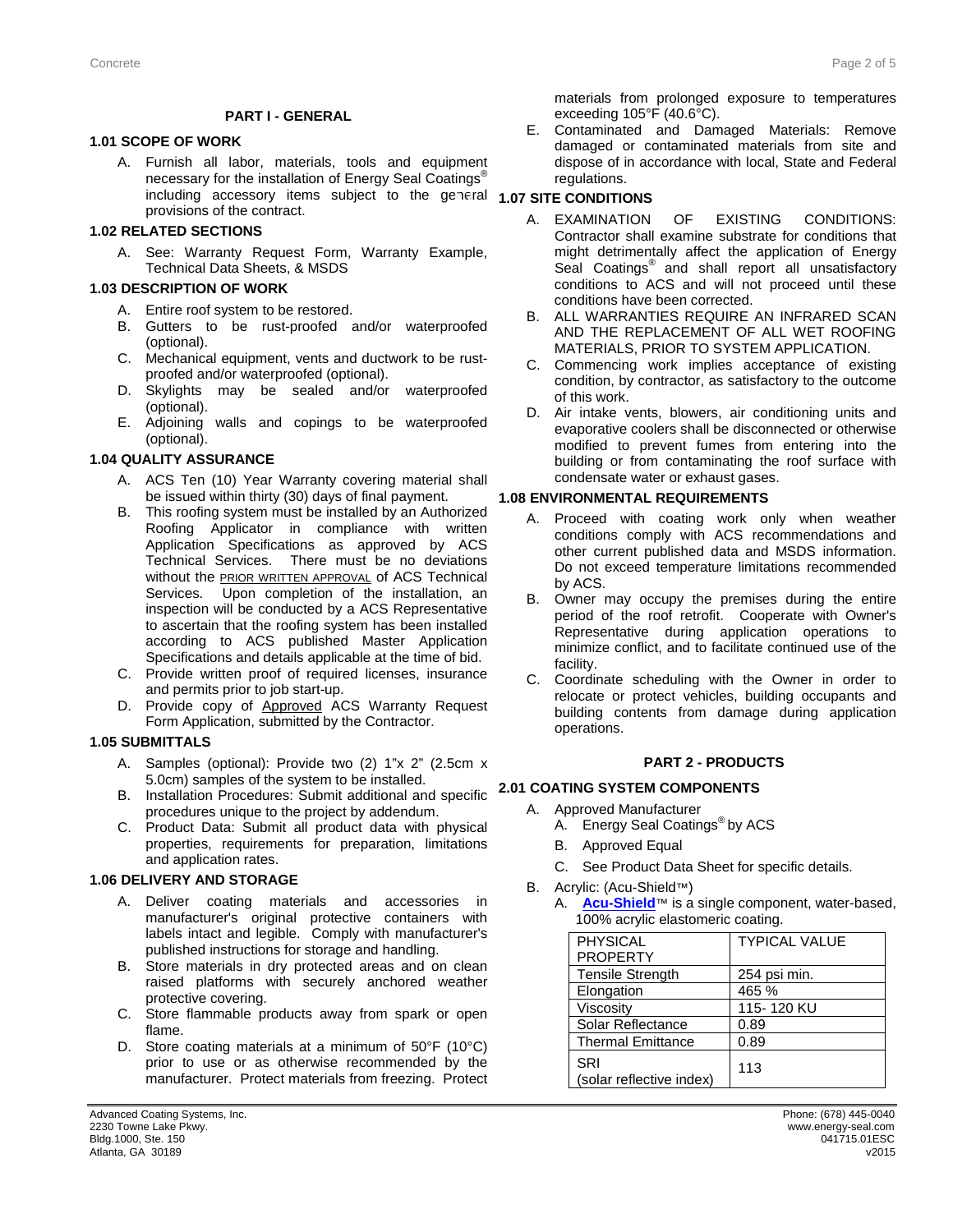- C. Recommended coating for tropical environments such as Florida, Hawaii and the Caribbean: Acu-Shield: T™
	- A. **[Acu-Shield:T](http://www.energy-seal.com/UserDyn/ACS/pdfs/acu-shield-t.pdf)**™ is a single component, waterbased, 100% acrylic elastomeric coating.

| <b>PHYSICAL</b><br><b>PROPERTY</b> | <b>TYPICAL VALUE</b> |
|------------------------------------|----------------------|
| <b>Tensile Strength</b>            | 254 psi min.         |
| Elongation                         | 465 %                |
| Viscosity                          | 115-120 KU           |
| Percent Solids, weight             | 65%                  |
| Percent Solids, volume             | 51%                  |
| Fungi Resistance                   | Zero Growth          |

# **2.2 2.02 ACCESSORY MATERIALS AVAILABLE**

## A. **[Acu-Wash](http://www.energy-seal.com/UserDyn/ACS/pdfs/acu-wash.pdf)™:**

A pre-treatment water-soluble detergent surfactant recommended for cleaning surfaces which are to be coated with Energy Seal Coatings® products.

**B. [Acu-Prime](http://www.energy-seal.com/UserDyn/ACS/pdfs/acu-prime%20all.pdf) All**™:

A fast drying, water-based, multi-purpose primer that is to be used as a primer coat for non-metallic surfaces.

C. **[Acu-Caulk:BG](http://www.energy-seal.com/UserDyn/ACS/pdfs/acu-caulk_bg.pdf)™** 

A 100% acrylic elastomeric brush grade caulk used as a patching material for filling and patching cracks, joints and seams.

D. **[Acu-Fabric](http://www.energy-seal.com/UserDyn/ACS/pdfs/acu-fabric-sb.pdf)**™:

A stitch-bonded polyester fabric that comes in varying widths used in conjunction with Acu-Tac<sup>TM</sup> and/or Acu-Caulk:BGTM to create a fully adhered fabric reinforced waterproof system for flat and pitched roofs.

E. **[Acu-Caulk:FG](http://www.energy-seal.com/UserDyn/ACS/pdfs/acu-caulk_fg.pdf)**TM:

A fiber reinforced, acrylic elastomeric, flashing grade caulk. It is formulated to seal cracks and gaps ranging from 1/32 - 1/4" (.8mm - 6.3mm) with limited or no shrinkage.

F. **[Acu-Tape](http://www.energy-seal.com/UserDyn/ACS/pdfs/acu-tape.pdf)**TM:

A pressure sensitive, roof repair and seam sealing tape for all types of surfaces.

# **3 PART 3 - EXECUTION**

# **3.1 3.01 PREPARATION FOR COATING**

- A. Adhesion test:
	- A. **Prior to commencing this specification, an ADHESION TEST PATCH must be applied and evaluated after the roof has been properly cleaned.**
- B. Cleaning:
	- A. Apply  $Acu-Wash^{TM}$  using a hand-pump, compression type sprayer, or pressure washing equipment at the rate of 500 sq.ft.  $(46m^2)$  per gallon (3.7 liter).
	- B. When using a hand-pump sprayer, adjust nozzle to achieve a uniform spray pattern with a 3 to 4 foot (91cm – 122 cm) arc.
	- C. When using pressure washing equipment, use injector hose with a 40° fan angle tip. Care should be taken to prevent the Concrete from being damaged during cleaning.
	- D. Use concentrated chlorine solution to treat areas of

mildew, fungus or algae.

- E. After procedures "1" through "4" above, care should be taken to thoroughly rinse the area with clean water and to flush all residue from the roof surface. Allow the roof to dry completely before proceeding with priming or coating.
- C. Copings Cap:
	- A. Repair all joints as follows and coat the coping cap.
	- a) Remove all loose joint sealant and fill joint with Acu-Caulk:BG™
	- b) Embed 4" (10.14cm) Acu-Fabric<sup>™</sup> in the Acu-Caulk:BG™ centered over joint. Top coat with a second coat of Acu-Caulk:BG™ 2" (5.0cm) beyond the edge of the fabric at a rate of 1.5 - 2.0 gallons/100 sq.ft.  $(5.6 - 7.5$  liter/ 9.29 m<sup>2</sup>).
	- c) Alternate to above: Seal entire joints with a 4"  $(10.1cm)$  Acu-Tape<sup>TM</sup>.
	- B. Coat Coping Caps:
	- a) Prime coping caps with Acu-Prime All<sup>™</sup> at  $\frac{1}{2}$ gallon/100 sq.ft.  $(1.9 \text{ liter/ } 9.29 \text{ m}^2)$ .
	- b) Coat entire coping cap with 2 coats of the  $\text{Acu-Shield}^{\text{TM}}$  at 1.25 gallon/100 sq.ft. (4.7 liter/ 9.29 m<sup>2</sup>) per coat.
- D. Drains:
	- A. Remove the existing clamping ring and clean the bowl and ring. Remove existing roofing material from the drain to provide a clean substrate.
	- B. Repair the substrate around drain to provide a smooth transition from the roof into the drain.
	- C. When using the Acu-Fabric™ and Acu-Caulk:BG™ system, extend the Acu-Fabric™ and Acu-Caulk:BG™ into the drain bowl, assuring the Acu-Fabric™ is smooth and secured to the drain bowl. Then replace clamping ring.
	- D. When using Acu-Tape™, extend the Acu-Tape™ into the drain bowl; assure the Acu-Tape<sup>TM</sup> is smooth and secured to the drain bowl. Then replace clamping ring.
- E. Flashings:
	- A. Polyester Reinforced Repair:
	- a) Apply a basecoat of Acu-Caulk: BG™ to the flashing at a rate of 1.5 - 2.0 gallons/100 sq.ft. (5.6  $-7.5$  liter/ 9.29 m<sup>2</sup>). Embed a 4" (10.1cm) piece of Acu-Fabric<sup>™</sup> in the wet basecoat of Acu-Caulk: $BG^{\mathsf{TM}}$ , make sure the Acu-Caulk: $BG^{\mathsf{TM}}$  is 2" (5.0cm) wider than the fabric.
	- b) Apply a second coat of Acu-Caulk: BG™ at a rate of 1.5 - 2.0 gallons/100 sq.ft. (5.6 – 7.5 liter/ 9.29  $m<sup>2</sup>$ ) over the Acu-Fabric<sup>tM</sup> at a minimum of 2" (5.0cm) beyond the edge of the fabric onto substrate.
	- B. Mastic: Weathered but solid flashings, around projections, machine legs, sign posts, guide wire straps, inside and outside corners, and all terminations may be flashed using Acu-Caulk:FG™.
	- a) Trowel the Acu-Caulk:  $FG<sup>™</sup>$ , 3" (7.6cm) wide and a minimum 1/4" (.63cm) thickness at the center tapering to 40 mils at the edge, around the base of the penetration or at the roof transition and allow to dry.
	- b) Cover Acu-Caulk:FG™ with Acu-Prime All™ applied at a rate of 1.0 gallon/100 sq.ft. (3.7 liter/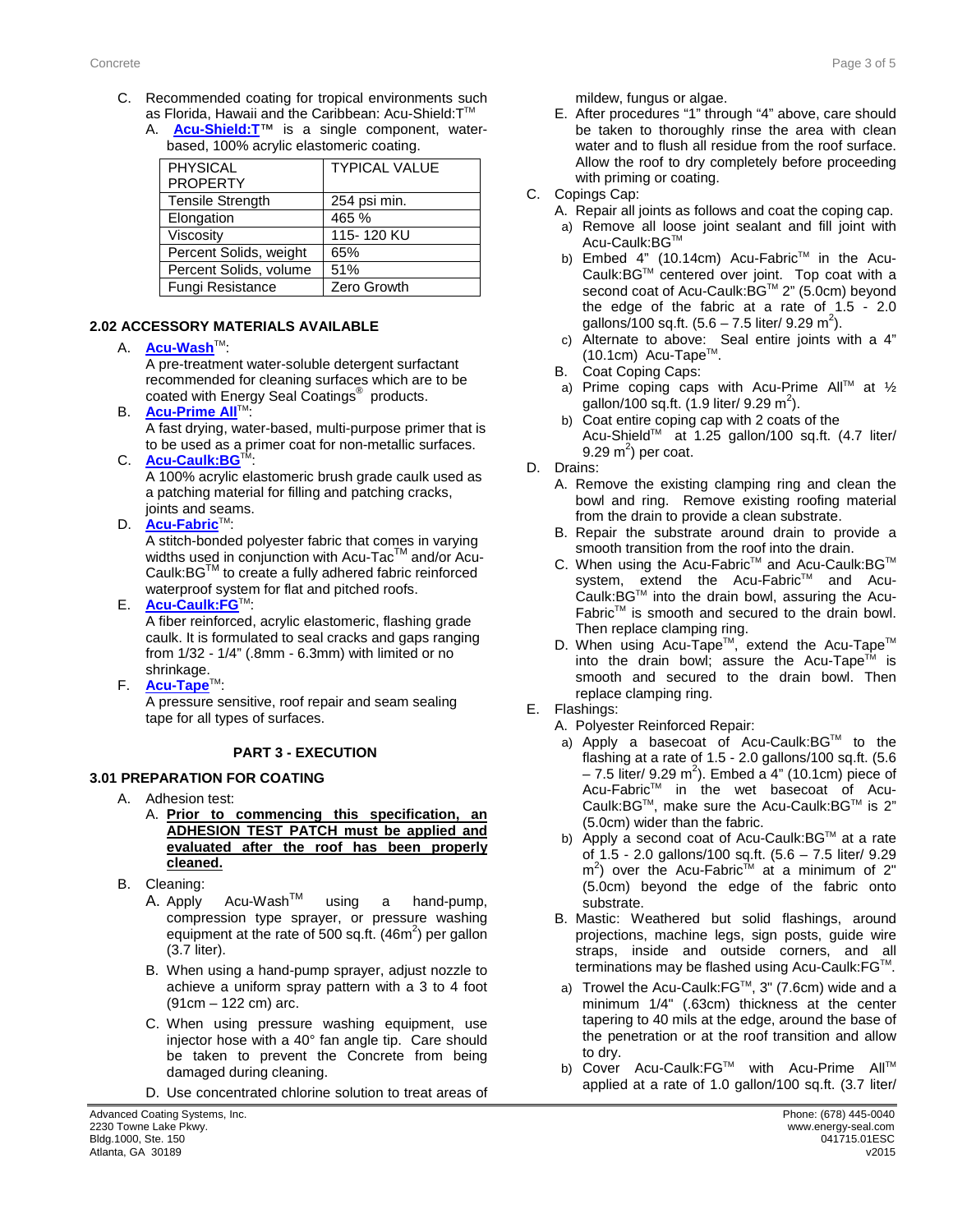- c) Note**:** Acu-Caulk:BGTM mastic may be used for light filling and flashing details.
- F. Priming:
	- A. Apply Acu-Prime All™ to all surfaces which will receive the Energy Seal Coatings<sup>®</sup> System. Contact ACS for application recommendations.
	- B. Acu-Prime All™:

| Surface                    | Primer            | Coverage             |
|----------------------------|-------------------|----------------------|
| Acu-Prime All™<br>Concrete | 150 sq.ft. $/gal$ |                      |
|                            |                   | 13.9 $m^2$ /3.7liter |

C. Surface age and porosity will have a direct effect on application rates. Contractor is responsible to make sure surface is properly primed prior to the application of the Coating System.

# **3.2 3.02 COATING SYSTEM**

- A. General:
	- A. Do not apply coating when moisture is present on the substrate (or under substrate) or if rain is expected before coating properly cures.
	- B. Wind barriers shall be used if wind conditions could affect the quality of the material being applied.
	- C. Acu-Shield™ must cover all intended surfaces completely. An extra pass of Acu-Shield™ may be required at all edges, penetrations, and vertical surfaces such as parapet walls.
	- D. **Base and finish coats of Acu-Shield™ must be applied perpendicular to each other.**
	- E. Basecoat and primer shall be allowed to cure before proceeding with subsequent applications.
	- F. All coating and primers shall be coated within recommended time period. If application is delayed beyond that time, consult ACS for primer recommendations.
	- G. No traffic shall be permitted on the coated roof surface for a minimum of 3 days. Damage to the surface by other trades shall not be the responsibility of the roofing contractor.
- B. Manual Application of Acu-Shield™ as both a base & finish coat:
	- A. As a basecoat; pour 1 gallon (3.7 liter) of Acu-Shield<sup>™</sup> onto roof in a narrow pass for approximately 15 feet (4.5m) long and spread approximately 5 feet (1.5m) wide using a 22 mil Wooster Roller Gauge<sup>TM</sup> with a 3/16" (4.7mm) short nap 18" (45cm) roller. The minimum application rate of 1.25 gal/100 sq.ft.  $(4.7 \text{ liter/ } 9.29 \text{ m}^2)$  per coat.
	- B. Repeat steps "B.1" above as the finish coat. Apply finish coat perpendicular to the basecoat.

Application rates of the basecoat and the final coat must be checked periodically to assure proper coating thickness. This shall be done using a wet film gauge, checking film thickness every 500 sq.ft.  $(46m^2)$  during application. Wet film thickness should be no less than 20 mil per coat.

- C. Spray Application of Acu-Shield™ as both a base & finish coat:
	- A. Spray basecoat of Acu-Shield™ at minimum rate of 1.25 gal/100 sq.ft.  $(4.7 \text{ liter/ } 9.29 \text{ m}^2)$ . Each pass shall overlap the previous pass to insure complete coverage. Contractor needs to figure losses due to surface texture, increasing estimated material requirements, if needed.
	- B. Spray finish coat of Acu-Shield<sup>™</sup> **perpendicular to the basecoat** at a minimum rate of 1.25 gal/100 sq.ft.  $(4.7$  liter/ 9.29 m<sup>2</sup>). Each pass shall overlap the previous pass to insure complete coverage.
	- C. Pay special attention to overspray, which can texture or discolor adjoining finished sections. Wind direction should conduct overspray away from finished roofing surfaces.

Application rates of the basecoat and the final coat must be checked periodically to assure proper coating thickness. This shall be done using a wet film gauge, checking film thickness every 500 sq.ft.  $(46m^2)$  during application. Wet film thickness should be no less than 20 mil per coat.

Contactor should estimate coating requirements based on actual experience and they need to figure losses due to applicator proficiency, surface texture, wind, waste, and other factors. Additional material over and above the original estimate may be required.

**NOTE: The recommended gallons for minimum mil thickness is a guideline and should be verified by the contractor to ensure that the minimum mil thickness is applied to the roof surface.** 

# **3.3 3.03 PONDING WATER**

- A. As defined by the National Roofing Contractors Association (NRCA), ponding water is water "that remains on a roof surface longer than 48 hours after the termination of the most recent rain event."
- B. Ponding water on a roof could indicate early roof failure. Every effort must be made to eliminate roof ponds through the use of drains, scuppers or some other mechanical means.

# **3.04 INSTALLATION OF WALKWAYS**

A. In high-traffic areas and around mechanical equipment, walkways should be installed to protect the coating system from damage, or apply an additional layer of the Acu-Shield<sup> $M$ </sup> at a rate of 1.5 gallons/100 sq.ft.  $(5.6$  liter/ 9.29 m<sup>2</sup>). Broadcast 3M Granules or approved aggregate into the wet coating, to establish a trafficable surface.

# **3.4 3.05 FIELD QUALITY CONTROL**

- A. Contractor is to maintain Job Progress Report / Daily Log of work completed as required to assure installation is in accordance with manufacturer requirements. Log is to include progress photo's.
- B. Contractor is to provide on-the-job inspections, technical assistance and material application guidance as it may be necessary to complete the Energy Seal